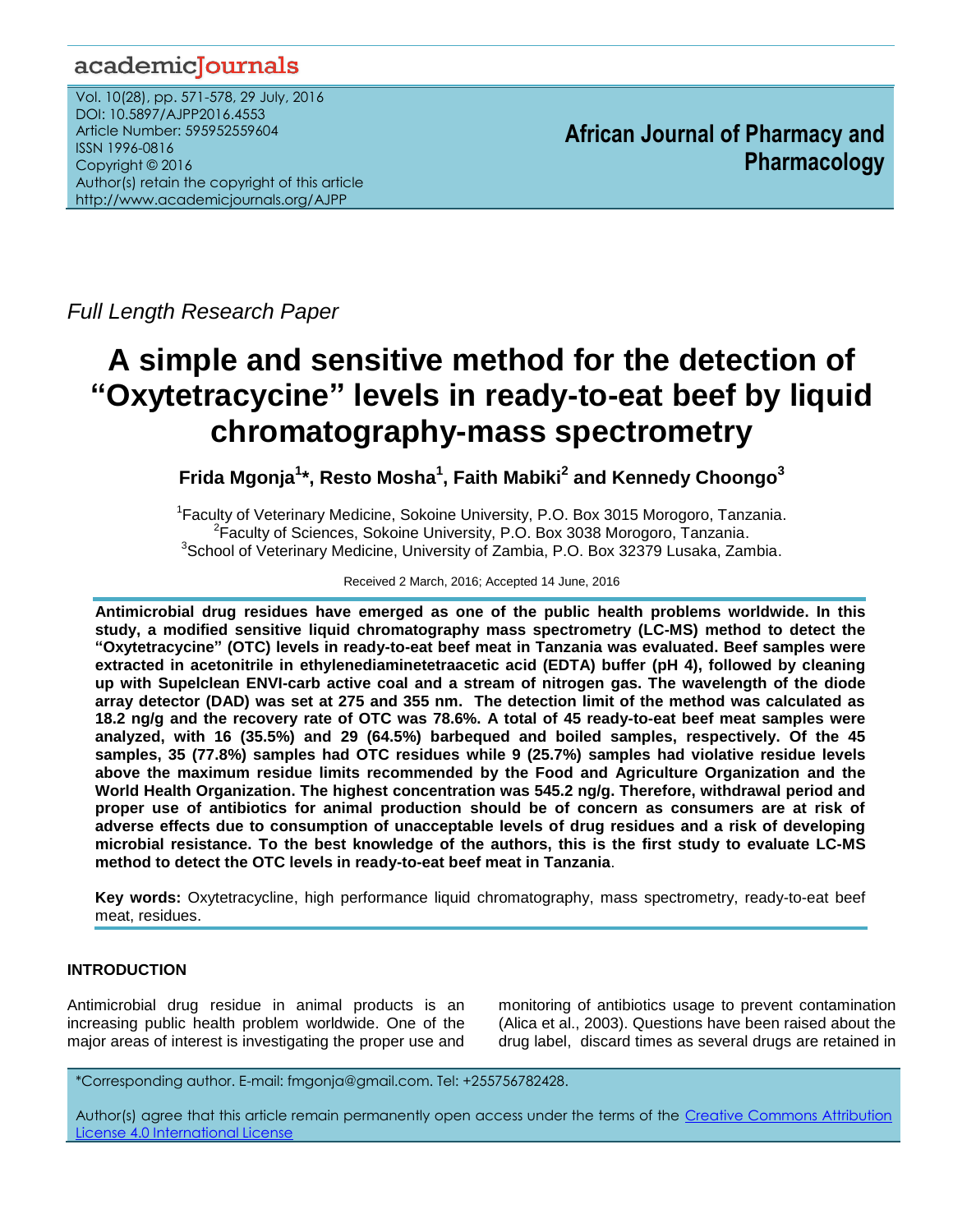animal bodies longer than indicated by the manufacturer (Seymour et al., 1988). Improper administration of antimicrobials by farmers and veterinarians without observing the withdrawal time for treated animals may not only result in antimicrobial residues in meat but may also contribute to the development of microbial drug resistance and spreading of drug resistant bacteria that may result in serious health consequences (Booth, 1988). Human health problems that could arise from the consumption of unacceptable levels of OTC residues in meat include gastrointestinal disturbances, hypersensitivity, bone and teeth problems in children and development of bacterial resistance (Larkin et al., 2004; Shankar et al., 2010).

The problem regarding tetracycline residues is very common and has to be addressed accordingly, since tetracyclines are the commonly used antimicrobial drugs. With this regard the Food and the Agriculture Organization (FAO) and the World Health Organization (WHO), 2004 recommended the maximum residue limits (MRLs) to be 200, 600 and 1200 μg/kg in muscles, livers and kidneys, respectively. For the analysis of tetracyclines levels, various methods have been reported in the literature mainly due to difficulties related to differences in physico-chemical properties between families of compounds (Kaufmann, 2009). Methods for the detection of tetracyclines are many but a more specific method such as HPLC is the efficient technique (Loksuwan 2002; Cinquina et al., 2003). The method efficiency is based on multi-detection on liquid chromatography coupled with tandem mass spectrometry (Bohm et al., 2009)**.** 

Residues are ordinarily measured on uncooked tissues. It is also important to monitor the levels of drug residues in both raw and ready-to-eat foodstuffs. Studies have shown that temperatures have effect on the levels of drug residues (Salah and Ali, 2013). It is even more important to analyse the levels of OTC residues and to evaluate if residues levels can be reduced by cooking procedures (Ibrahim and Moats, 1994). So far, there is limited literature about the effect of cooking on levels of residues and this creates a scientific gap of knowledge which needs to be addressed in Tanzania. Therefore, the objective of the present work was to modify and validate a simple and sensitive LC-MS method for analyzing Oxytetracycine (OTC) residues (Froehlich, 2013). The validated method was applied to determine the levels of OTC in ready-to-eat beef meat samples.

## **MATERIALS AND METHODS**

#### **Samples**

A total of 45 ready-to-eat beef meat samples were randomly collected from different areas in Dodoma, Tanzania (Majengo Sokoni, Mnadani, Chakonichako, Rozi Garden and Bahama Mama). The samples collected were already prepared as barbequed "nyama choma" or boiled. These two methods of preparation

were selected because they are most practiced in Tanzania. Antibiotics-free meat samples (blank matrix) were collected from the Central Veterinary Research Institute of Zambia. The blank matrix samples were barbaqued or boiled before extraction.

#### **Sample pretreatment and extraction**

The samples were kept at -20°C until analysis and were allowed to defrost at room temperature. A representative portion of the defrosted sample (10 g) was weighed and mixed with 25 mg of EDTA per gram sample. The sample and the EDTA were homogenized for 1 min using a blender. The blended sample was further ground using a mortar and pestle. One gram of homogenized sample was accurately weighed into 15 ml polypropylene centrifuge tubes. To the sample, 10 µl of 10 µg/ml carbamazepine D10 internal standard solution equivalent to 100 ng/g concentration was added.

Five milliliters acetonitrile were added to the sample and vortexed for 1 min. Each sample was centrifuged for 10 min at 7000 rpm and the supernatant was collected into a separate 15 ml centrifuge tube by decantation. 5 ml acetonitrile were again added to the residue and vortexed for 1 min. The samples were then centrifuged for 10 min at 7000 rpm. Both supernatants were combined in a 15 ml centrifuge tube bringing the total volume to 10 ml. All samples were briefly mixed using a vortex and dried under a stream of nitrogen gas to 2 ml, according to Froehlich's HPLC method (Froehlich, 2013).

## **Sample clean-up by Supelclean ENVI-carb active coal**

After drying each sample to 2 ml, 0.5 ml of HPLC grade water and 30 µl of formic acid were added, making the mixture 1.2% acid. Then 15 mg of Supelclean ENVI-carb active coal was added to all the samples and mixed for 30 s using a vortex and centrifuged for 10 min at 7000 rpm. The supernatants were collected into separate 15 ml centrifuge tubes and dried to 0.5 ml. The dried samples were then transferred into HPLC vials washed with 0.02 mol/L EDTA solutions and injected into chromatographic system (Froehlich, 2013). The HPLC analysis was performed in 23 min.

#### **Sample analysis by LC-MS method**

The HPLC was equipped with DAD detector and mass spectroscopy (Model Agilent Technologies 6130 Quadrupole LC/MS) to target the flowing parent ions using Single Ion Monitoring (SIM) mode 461 mass per charge ratio (m/z) for OTC. The analytical column was reversed-phase Eclipse XDB C-18. 4.6 × 150 mm set at a flow rate of 0.5 ml/min. The column temperature was 25°C. Mobile phase A was HPLC water with 0.1% formic acid and solvent C was Acetonitrile with 0.1% formic acid. The starting mobile phase composition at 0 min was 85% Water: 15% Acetonitrile at 0.5 ml/min. The wavelength of the DAD detector was set at 275 and 355 nm, respectively. Internal calibration curves were prepared by spiking the blank matrix with pure chromatographic standard solutions in the range between 200 and 2500 ng/g injected for each compound and estimates of the amount of the analytes in samples were interpolated from these graphs.

#### **Validation**

To test the analytical method trueness, 14 samples were prepared. Each contained 1 g of homogenized muscle tissue of the negative control sample (blank matrix). Seven samples were spiked with 20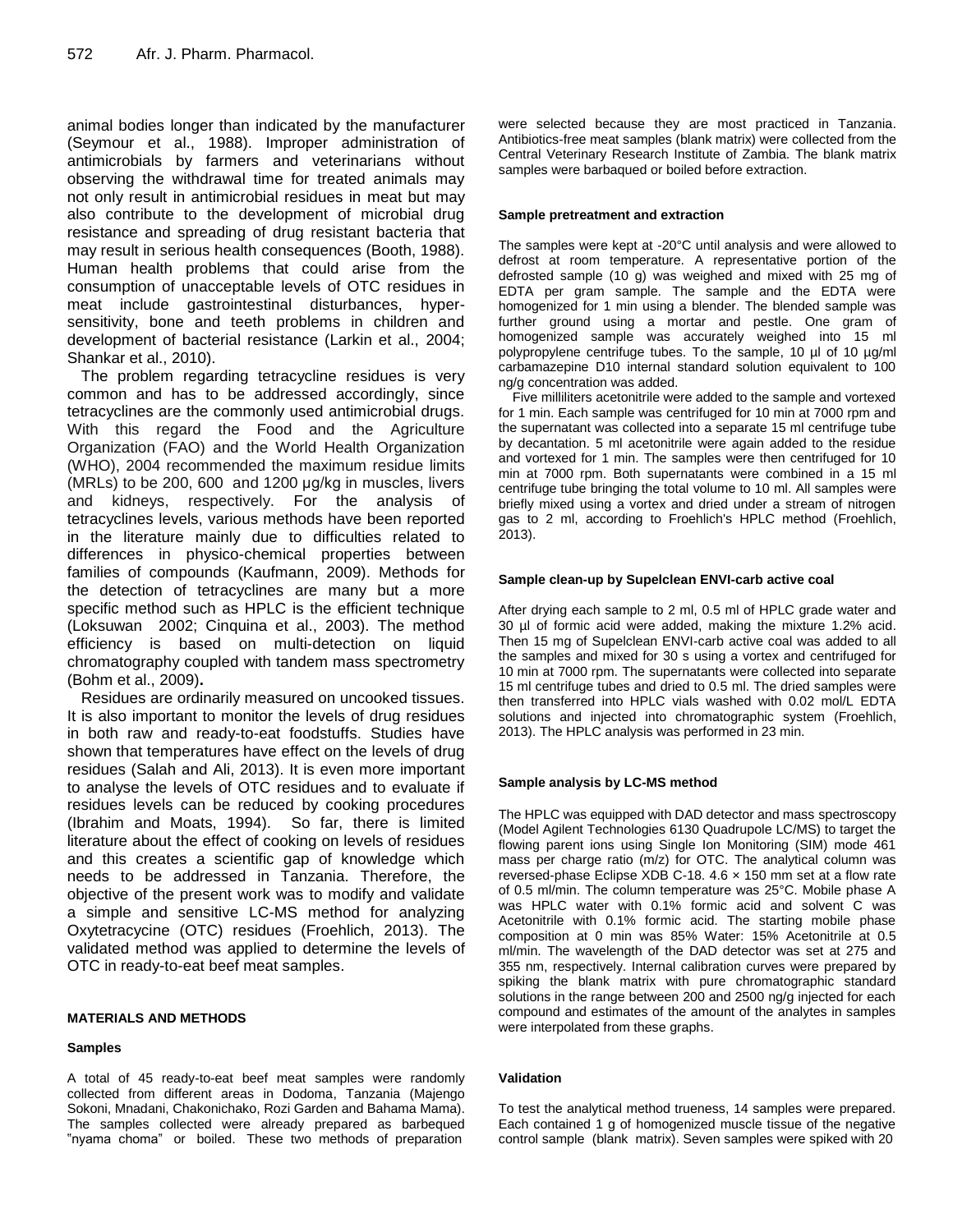

**Figure 1.** Calibration curve of oxtetracycline standard.

µl of 10 ng/ml solutions, equivalent to 200 ng/g of analyte. Seven samples were spiked with 250 µl equivalent to 2500 ng/g of the analyte. All samples were processed using the described LC-MS method.

#### **Preparation of standard stock and working solution**

A stock standard solution of OTC compound was prepared by dissolving 10 mg of the compound in 10 ml of methanol to obtain a final concentration of 1 mg/ml. The stock standard solution was then put in amber glasses to prevent photo-degradation and stored at -20°C and left to stabilize for at least 4 weeks. They were then diluted with 95% water: 5% acetonitrile to give a series of working standard solution of 200, 400, 800, 1200, and 2500 ng/g.

#### **Recovery experiment**

Samples recovery was determined with blank bovine muscle spiked at 200 ng/g. To test the recovery, 10 samples were prepared that contained 1 g of homogenized muscle tissue of the negative control. They were spiked with 20 µl of 10 ug/ml spiking solution equivalent to 200 ng/g of the analyte. Four samples were used to calculate the recovery mean and six samples were used to calculate the recovery-corrected content.

#### **Data analysis**

The data were analyzed using Epi Info (version 7) (Centre for Disease Control, Atlanta, USA). The association between different categorical and continuous variables was determined by the Fisher's exact test. One-way analysis of variance (ANOVA) test statistic was used to determine any significant differences in the mean residue levels of oxytetracycline; a probability of  $P < 0.5$  was considered statistically significant.

## **RESULTS AND DISCUSSION**

## **Calibration of OTC standard**

OTC standard powder was accurately weighed and

dissolved in methanol to make the stock solution and several serial dilutions of the stock solution were made and injected to the LC-MS to plot the standard curve of linear  $R<sup>2</sup>$  value = 0.9971 within the range of 200 to 2500 ng/g (Figure 1).

### **Samples recovery**

The recovery rate of OTC was 68% (Table 1), while the recovery-corrected rate for the samples were 78.6% ranging from 64.8 to 86.9% (Table 2). For repeatability and reproducibility, data were obtained by extracting 7 replicates on three successive days at two concentrations of 200 and 2500 ng/g; with coefficients of variation of 6.60 to 10.60% and 6.30 to 10.60% for OTC, respectively. Results of this study revealed that the repeatability and reproducibility were corresponding to the validation methods done by Biswas et al. (2007).

LC-MS technique was employed to determine the levels of OTC in ready-to-eat beef meat samples in Dodoma, Tanzania. In this method, carbamazepine D10 was used as internal standard to correct internal and external error. The detection of OTC residues levels was done by using LC method with MS detector. This is because OTC can be successfully determined using LC with MS detector in various matrices. Adequate treatment of samples during extraction was done in order to obtain maximum sensitivity of OTC and to reduce matrix interference. The samples were considered positive for OTC if their retention time and peak corresponded to that of the reference standard. The retention time of the standard was at 3.624 min. The chromatographic peak increased with increase in concentration of the standard

The limit of detection (LOD) is the lowest concentration which can be qualitatively measured, and is defined as the concentration at which the signal-to-noise ratio of the corresponding signal is 3-to-1. In this study, the LOD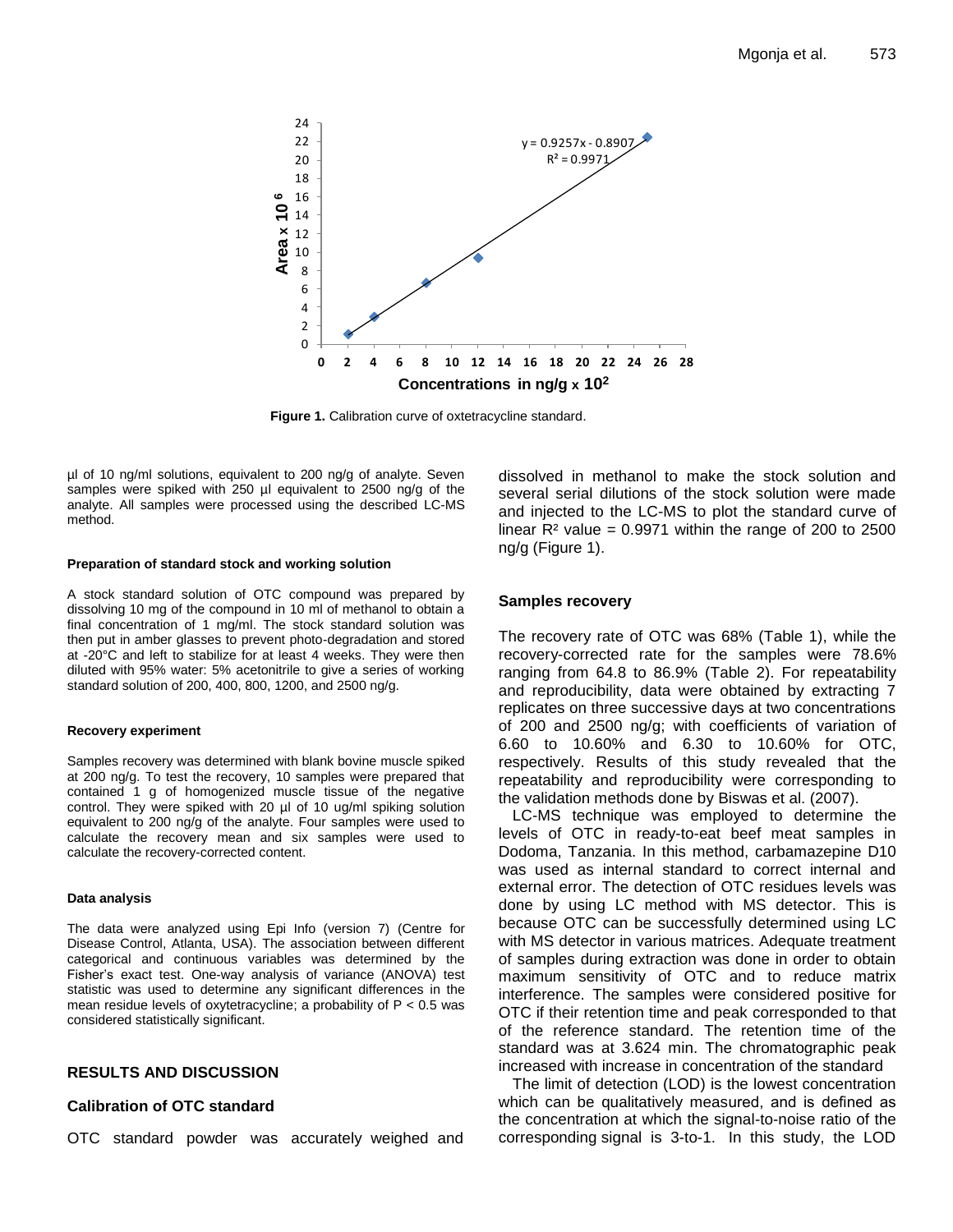| Recovery of OTC from meat spiked at 200 ng/g of the analyte (ng/g) |             |  |  |
|--------------------------------------------------------------------|-------------|--|--|
| Recovery 1                                                         | 129.0       |  |  |
| Recovery 2                                                         | 145.6       |  |  |
| Recovery 3                                                         | 134.6       |  |  |
| Recovery 4                                                         | 137.8       |  |  |
| Mean recovery                                                      | 136.8 (68%) |  |  |

| <b>Table 1.</b> Certified reference materials for OTC in bovine muscle |  |  |
|------------------------------------------------------------------------|--|--|
|------------------------------------------------------------------------|--|--|

| Analysis of certified reference<br>material | <b>Measured content</b><br>(ng/g) | <b>Recovery-corrected contents</b><br>(%) Y=B10/B15*100 |
|---------------------------------------------|-----------------------------------|---------------------------------------------------------|
| Replicate 1                                 | 184.6                             | 74.1                                                    |
| Replicate 2                                 | 174.3                             | 78.5                                                    |
| Replicate 3                                 | 163.4                             | 83.7                                                    |
| Replicate 4                                 | 157.4                             | 86.9                                                    |
| Replicate 5                                 | 198.9                             | 64.8                                                    |
| Replicate 6                                 | 163.4                             | 83.7                                                    |
| Mean                                        | ۰                                 | 78.6±3.3                                                |
| Standard deviation                          | ۰                                 | 8.1                                                     |
| Coefficients of variation                   |                                   | 10.3                                                    |
| Recovery rate                               |                                   | 78.6%                                                   |

B10 is the mean recovery. B15 is the replicate 1.

**Table 2.** Recovery-corrected contents

**Table 3.** Number and percentage in parentheses of beef samples barbequed and boiled with and without oxytetracycline (OTC) residues

| <b>Cooking types</b> | OTC residues (%) | No OTC residues (%) | Total (%) |
|----------------------|------------------|---------------------|-----------|
| Barbequed            | 12 (75)          | 4(25)               | 16 (35.5) |
| <b>Boiled</b>        | 23 (79.3)        | 6(20.7)             | 29 (64.5) |
| Total                | 35(77.7)         | 10(22.2)            | 45 (100)  |

Fisher exact test 0.73,  $P = 0.74$ 

was 18.2 ng/g, corresponding to the LOD obtained by Hassani et al. (2008). The limit of quantification (LOQ) is the lowest concentration of analyte which can be quantitatively measured and was 54.6 ng/g.

Figure 2 shows LC-MS profiles of the OTC obtained from the blank beef meat samples, blank beef samples spiked with 400ng OTC, standard solution and spiked beef meat samples.

Results indicate that of the 45 beef meat samples analyzed 16 (35.5%) were barbequed samples and 29 (64.5%) boiled samples. The observed differences are statistically insignificant ( $P > 0.05$ ) as shown in Table 3. Thirty five samples (77.8%) had OTC residues with 26 (74.3%) samples having residues below the FAO/WHO (2004) recommended MRLs. Nine (25.7%) samples had OTC at violative levels above the recommended MRLs. Of the 9 samples with detectable violative OTC levels, 2 (22.2%) and 7 (77.8%) samples were barbequed and boiled meat samples, respectively. However, the observed differences were statistically insignificant (P > 0.05) as shown in Table 4. The study findings indicate the need for one health strategy to enhance the optimal health for humans, animals and the environment.

Mean concentration of OTC residues in barbequed and boiled samples were 130.67  $\pm$  96.6 and 361.96  $\pm$  69.40 µg/kg, respectively. The concentration of OTC residues from each sample is shown in Table 5. This study shows higher proportions of oxytetracycline–positive samples than those reported in other studies (Addisalem et al., 2012) and Bedada and Zewde (2012). Studies have reported varied drug residues in raw meat samples, 41.2% (Mmbando, 2004) and 76.4% (Nonga et al., 2013)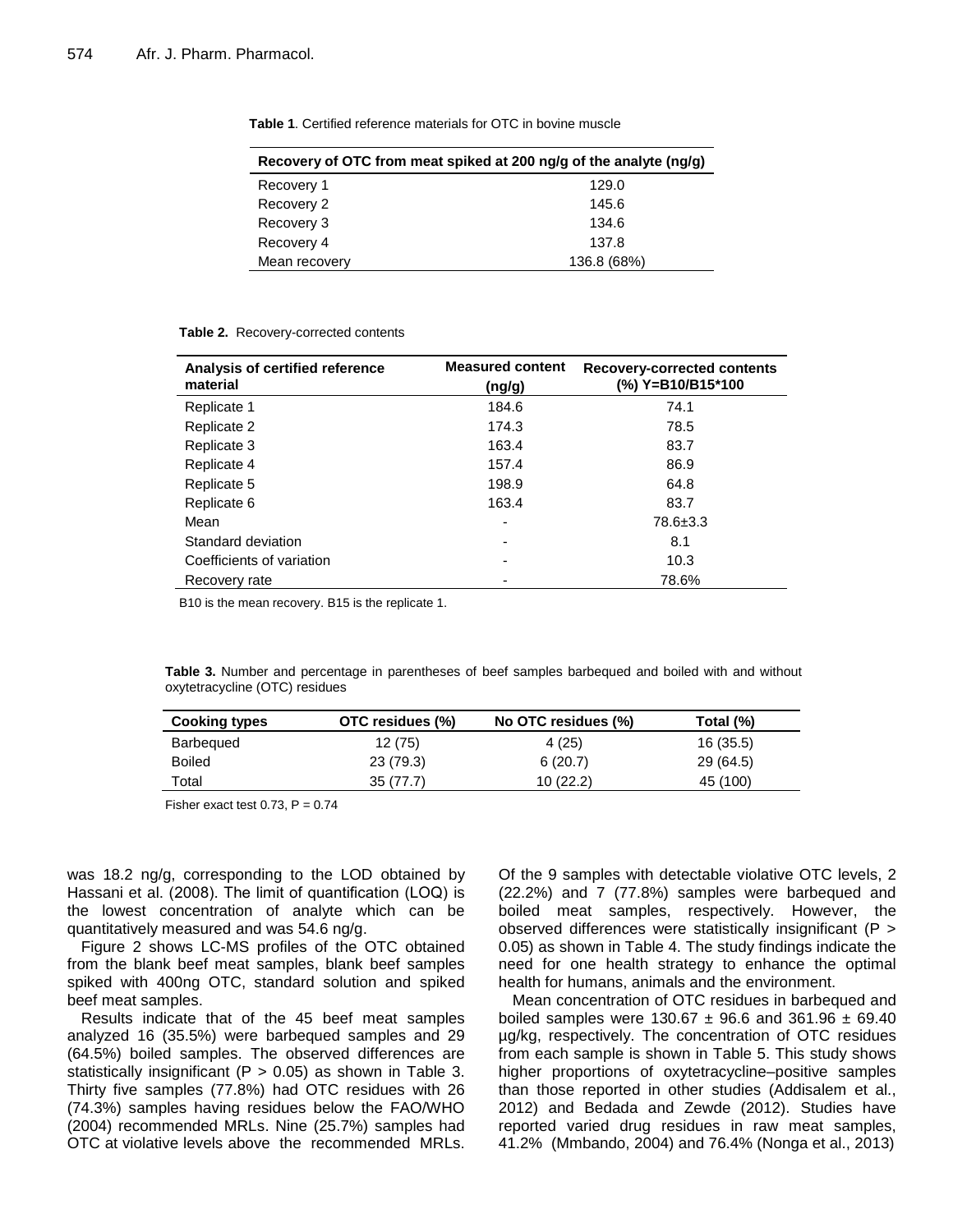m



Retention time (minutes)

**a) Chromatogram of blank beef meat sample**



Retention time (minutes)

## **b) Chromatogram of blank beef samples spiked with 400ng OTC**.



Retention time (minutes)

**d) Chromatogram of spiked beef meat sample of positive OTC thermally treated.**

Figure 2. LC-MS profiles of OTC. (AUC = Area under the curve). (a) Chromatogram of blank beef meat sample. (b) Chromatogram of blank beef samples spiked with 400ng OTC. (c) Chromatographic standard solution. (d) Chromatogram of spiked beef meat sample of positive OTC thermally treated.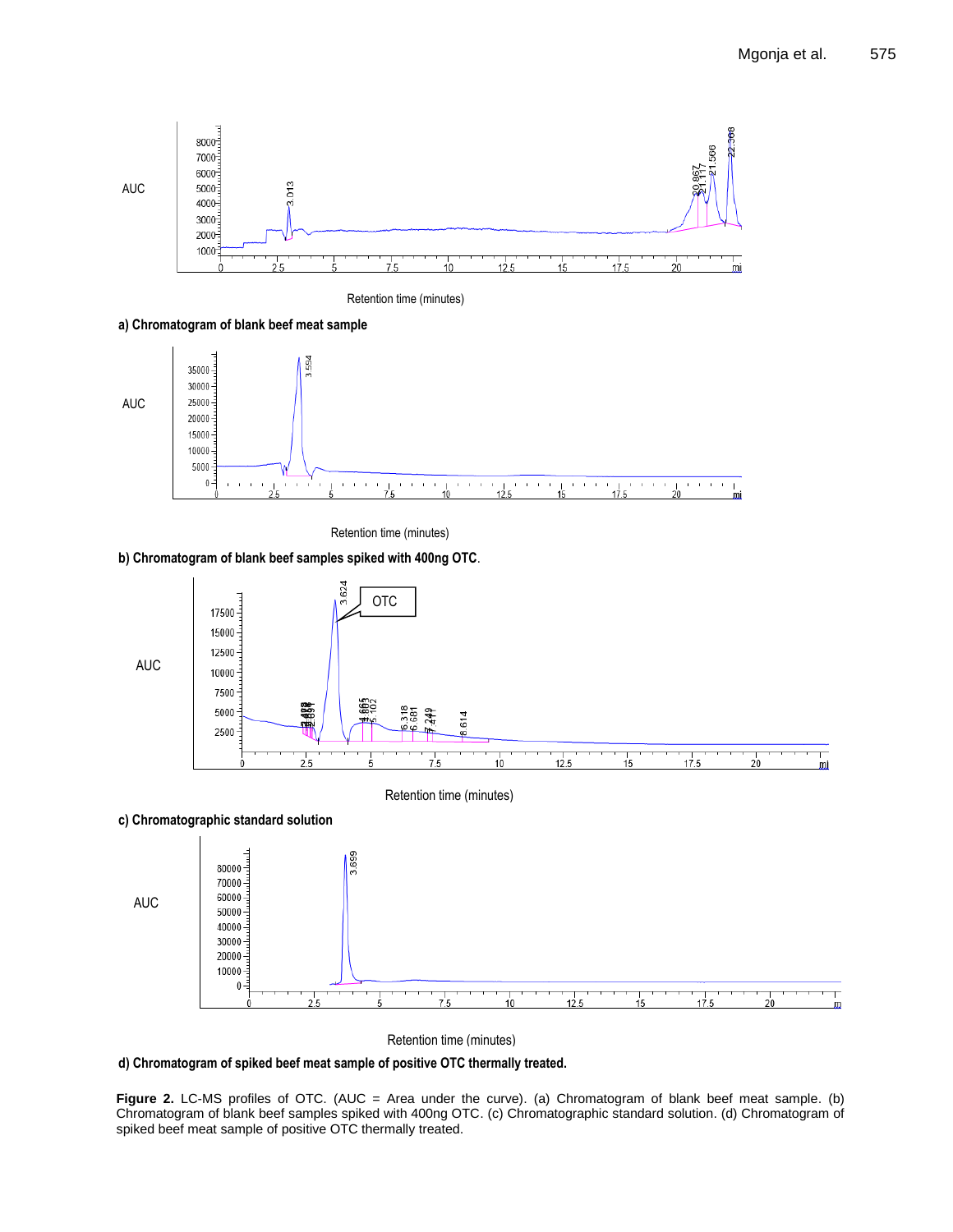**Table 4.** Number and percentage in parentheses of beef samples with OTC residues

| <b>Cooking types</b> | <mrls 200="" kg<="" of="" th="" μg=""><th>&gt;MRLs of 200 µg/kg</th><th>Total</th></mrls> | >MRLs of 200 µg/kg | Total      |
|----------------------|-------------------------------------------------------------------------------------------|--------------------|------------|
| <b>Barbequed</b>     | 10 (38.5%)                                                                                | $2(22.2\%)$        | 12 (34.3%) |
| <b>Boiled</b>        | 16 (61.5%)                                                                                | 7 (77.8%)          | 23 (65.7%) |
| Total                | 26 (74.3%)                                                                                | $9(25.7\%)$        | 35 (100%)  |

Fisher exact test  $0.45$ ,  $P = 0.38$ 

**Table 5.** OTC concentrations levels in ready-to-eat beef meat samples.

| <b>Cooking types</b> | Sample code | <b>Concentration OTC in ng/g</b> |                          |                 |              |
|----------------------|-------------|----------------------------------|--------------------------|-----------------|--------------|
|                      |             | $<$ MRL                          | >MRL                     | No-residues(ND) | <b>Total</b> |
|                      | SAMPLE 1C   | $\overline{\phantom{a}}$         |                          | $\pmb{0}$       |              |
|                      | SAMPLE 2C   | 119.32                           |                          |                 |              |
|                      | SAMPLE 3C   | 184.11                           |                          |                 |              |
|                      | SAMPLE 4C   | 119.96                           |                          |                 |              |
|                      | SAMPLE 5C   | $\sim$                           |                          | 0               |              |
|                      | SAMPLE 6C   | 74.65                            |                          |                 |              |
|                      | SAMPLE 7C   | $\sim$                           | 440.11                   |                 |              |
|                      | SAMPLE 8C   | 72.91                            |                          |                 |              |
| <b>Boiled</b>        | SAMPLE 9C   | 25.92                            |                          |                 |              |
|                      | SAMPLE 10C  | 47.56                            |                          |                 |              |
|                      | SAMPLE 11C  | 103.28                           |                          |                 |              |
|                      | SAMPLE 12C  | 95.33                            |                          |                 |              |
|                      | SAMPLE 13C  | $\sim$                           | 288.75                   |                 |              |
|                      | SAMPLE 14C  | 200.01                           | $\overline{\phantom{0}}$ |                 |              |
|                      | SAMPLE 15C  | $\overline{\phantom{a}}$         |                          | 0               |              |
|                      | SAMPLE 16C  |                                  | 545.20                   |                 |              |
|                      | SAMPLE 17C  | 183.74                           | $\overline{\phantom{a}}$ |                 |              |
|                      |             |                                  |                          |                 |              |
|                      | SAMPLE 18C  | 89.11                            |                          |                 |              |
|                      | SAMPLE 19C  | $\sim$                           | 326.46                   |                 |              |
|                      | SAMPLE 20C  | 190.44                           | $\overline{\phantom{a}}$ |                 |              |
|                      | SAMPLE 21C  | $\frac{1}{2}$                    | 295.36                   |                 |              |
|                      | SAMPLE 22C  |                                  |                          | 0               |              |
|                      |             |                                  |                          |                 |              |
|                      | SAMPLE 23C  |                                  | 417.54                   |                 |              |
| <b>Boiled</b>        | SAMPLE 24C  | 79.07                            | $\overline{\phantom{a}}$ |                 |              |
|                      | SAMPLE 25C  | 190.96                           |                          |                 |              |
|                      | SAMPLE 26C  | $\blacksquare$                   | 444.70                   |                 |              |
|                      | SAMPLE 27B  | 134.09                           |                          |                 |              |
|                      | SAMPLE 28B  | $\blacksquare$                   |                          | 0               |              |
|                      | SAMPLE 29B  |                                  |                          | 0               | 29           |
|                      | SAMPLE 30B  | 142.54                           |                          |                 |              |
|                      | SAMPLE 31B  |                                  |                          | 0               |              |
|                      | SAMPLE 32B  |                                  |                          | 0               |              |
| Barbequed            | SAMPLE 33B  | $\overline{\phantom{0}}$         |                          | 0               |              |
|                      | SAMPLE 34B  | 77.95                            |                          |                 |              |
|                      | SAMPLE 35B  | 104.19                           |                          |                 |              |
|                      | SAMPLE 36B  | 81.53                            |                          |                 |              |
|                      | SAMPLE 37B  | 105.16                           |                          |                 |              |
|                      | SAMPLE 38B  |                                  |                          | 0               |              |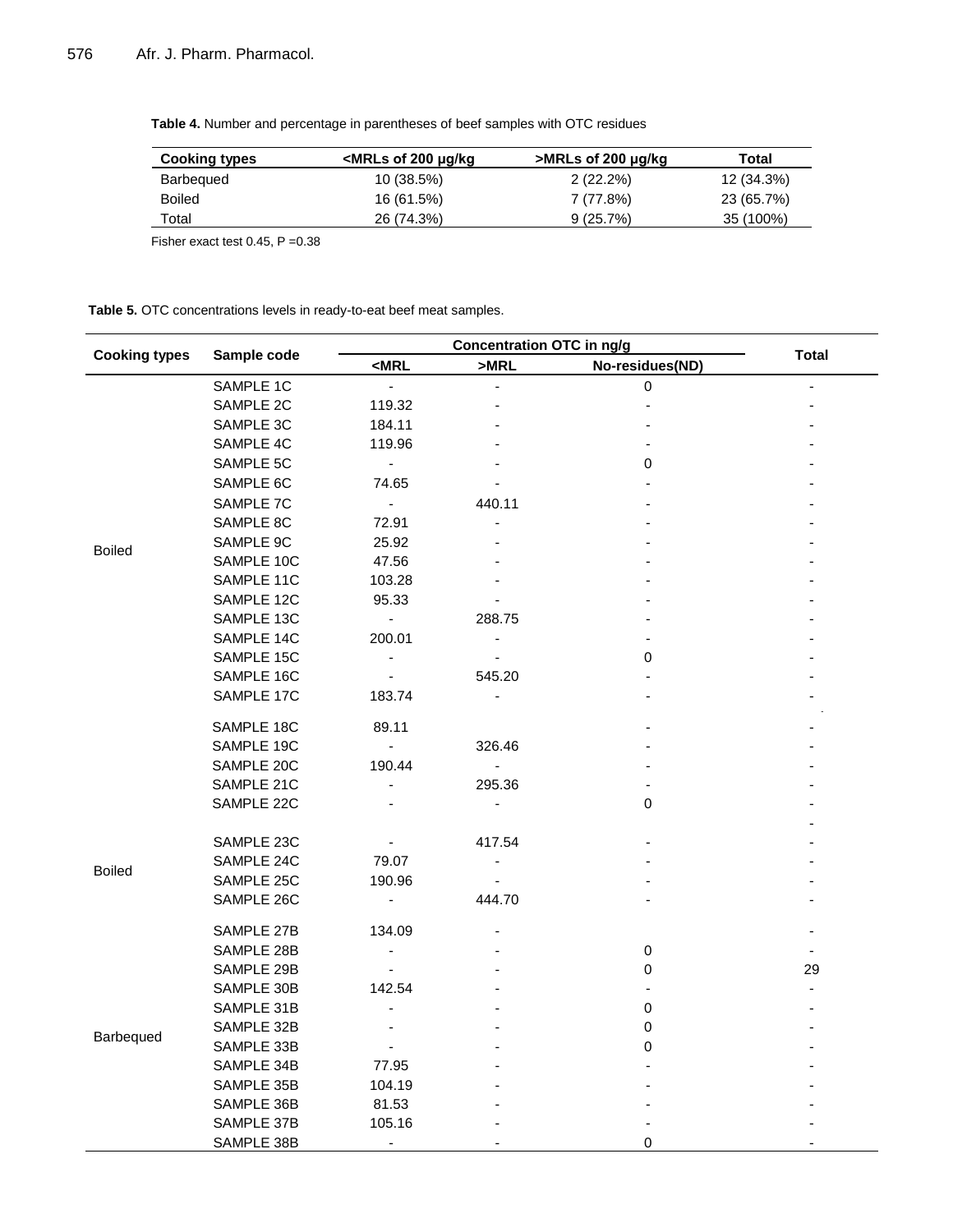| SAMPLE 45B | 52.17                    | $\overline{\phantom{0}}$ | - | 16                       |
|------------|--------------------------|--------------------------|---|--------------------------|
| SAMPLE 44B | 120.22                   | -                        | - | -                        |
| SAMPLE 43B | 182.88                   | -                        | - |                          |
| SAMPLE 42B | $\overline{\phantom{0}}$ | 287.64                   | - | -                        |
| SAMPLE 41B | $\overline{\phantom{0}}$ | 395.09                   | - | $\overline{\phantom{0}}$ |
| SAMPLE 40B | 71.71                    |                          | - | -                        |
| SAMPLE 39B | 132.12                   | -                        | - | -                        |

**Table 5.** Contd

in Tanzania. Nevertheless, the study conducted by Mmbando (2004) from muscle tissue in the Morogoro and Dodoma municipalities, Tanzania, indicate that only 41.2% of samples were positive for oxytetracycline residues. Drug residues in raw meat have also been reported in other countries, 44% in Nigeria (Stolker and Brinkman, 2005), 50% in Iraq (Tajick and shohreh, 2006), 21% in Ghana (Donkor et al., 2011) and 71.3% in Ethiopia (Addisalem et al., 2012). From Ghana, Donkor et al. (2011) and Mmbando (2004) reported 21 and 41.2% oxytetracycline residues in muscle tissue were relatively low compared to levels seen in the current study. These results reported here are consistent with those previously reported by Nonga et al. (2013) from Tanzania and those by Addisalem et al., (2012) from Ethiopia of 76.4 and 71.3%, respectively.

The presence of OTC residues in the ready-to-eat meat observed in the present study is a clear indication that drug residues are not destroyed by heating/cooking. The reasons might be due to the method used, time of cooking and type of tetracycline (TC) used. Several studies reported the effect of heat on foodstuffs. Nguyen et al. (2013) have reported that heat treatments were shown to reduce the concentration of drug residues level in foodstuffs, therefore decreasing the toxic effects to consumers. Javadi (2011) and Gratacós-Cubarsí et al. (2007) showed reductions in the concentration of doxycline (DOC) and OTC residues level after different cooking processes. A study by Al-Ghamdi et al. (2000) also indicated that cooking by boiling decreased OTC, Chlortetracycline (CTC) and DOC levels in meat and liver.

## **Conclusion**

A simple, rapid and sensitive LC-MS method for the detection of OTC levels in beef meat samples was evaluated. The method was capable of detecting residue and non-residue meat samples. A significant proportion of ready-to-eat beef meat samples (25.7%) had OTC level above the FAO/WHO MRLs of 200 μg/kg. This

indicates that animals are slaughtered without giving adequate withdrawal period or misuse of antibiotics for animal production in Dodoma region, Tanzania. The consumers of ready-to-eat beef meat are at risk of adverse effects due to consumption of unacceptable levels of drug residues and a risk of developing microbial resistance.

The study findings signify the need for the One Health approach for effective surveillance of drug residues in foodstuffs. Therefore, withdrawal period and proper use of antibiotics for animal production should be a public health concern given that the One Health approach aims to attain the optimal health for humans, animals and the environment. To the best knowledge of authors, this is the first study to evaluate LC-MS method to detect the OTC levels in ready-to-eat beef meat in Tanzania.

## **ACKNOWLEDGEMENTS**

The authors are grateful to INTRA-ACP MOBILITY for funding this study and the University of Zambia and the Zambia Agriculture Research Institute for allowing the use of their research facilities during the study period.

## **Conflict of interests**

The authors have declared that they have no conflict of interests.

## **REFERENCES**

- Addisalem HB, Bayleyegn MZ, Bayleyegn MZ (2012). Tetracycline residue levels in slaughtered beef cattle from three slaughterhouses in Central Ethiopia. Glob. Vet. 8(6):546-554.
- Al-Ghamdi MS, Al-Mustafa ZH, El-Morsy F, Al-Faky A, Haider I, Essa H (2000). Residues of tetracycline compounds in poultry products in the eastern province of Saudi Arabia. J. Pub. Health 114:300-304.
- Alica D, Jennifer M, Shannon R, Frederick J (2003). Public health consequences of use of antimicrobial agents in food animals in the United States. J. Microbiol. Drug Resist. 9:1-7.
- Bedada AH, Zewde BM. (2012). Tetracycline residue levels in slaughtered beef cattle from three slaughterhouses in central Ethiopia. J. Glob. Vet. 8(6):546-554.